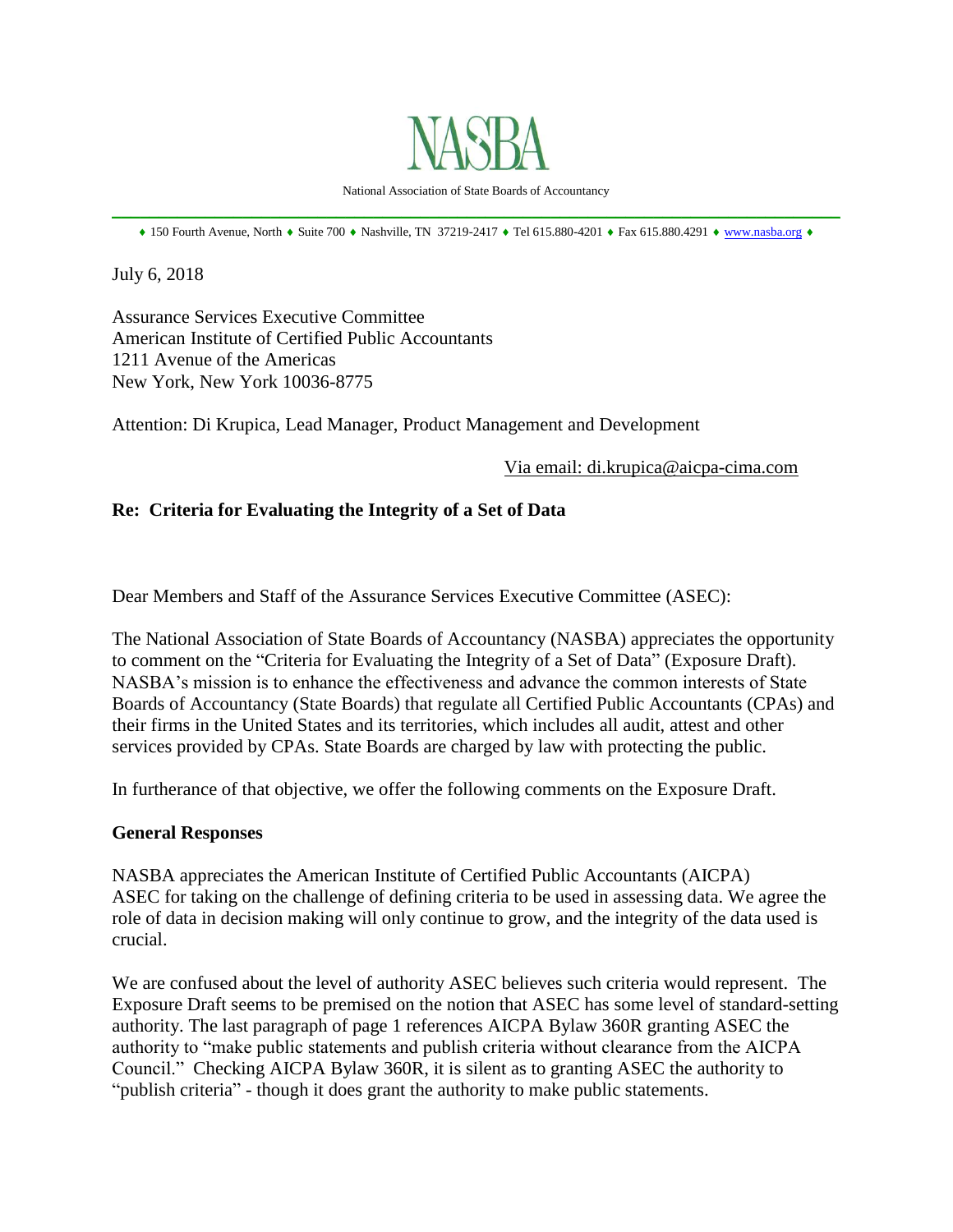Prior ASEC publications have included wording clarifying that guidance provided is not authoritative. For example, the *Audit Data Standards* publication says: "Please note that these are voluntary, recommended data standards for the extraction of information. These data extract standards are not required, nor do they represent authoritative audit or accounting standards." We do not see a clarification of such in the Exposure Draft and recommend that it be added. As State Boards do not recognize ASEC as a standard setter, we recommend that the criteria spelled out in the Exposure Draft clearly be described as aspirational and not required.

ASEC asserts "that the criteria can also be used by a CPA in attestation and consulting engagements on the integrity of a set of data." We are unclear how ASEC has the authority to conclude that the criteria provided are suitable for preparing and evaluating the presentation of the description of a set of data through an attestation engagement.

Since the criteria would be published by a committee of the AICPA, we also believe there is opportunity for confusion by the profession and the public regarding its status as a standard or guidance. As such, we believe it is important for the Auditing Standards Board (ASB) and the Accounting and Review Services Committee (ARSC) to weigh in on the use of such criteria before a CPA could refer to it as acceptable and proper evidence, if an engagement were to be performed under the Attestation Standards. We understand that this Exposure Draft has been discussed with neither the ASB nor ARSC to date and recommend that this occur.

## **Responses on Requests for Specific Comment**

1. Are there any of the criteria or implementation guidance unnecessary or otherwise not relevant? Please provide a list.

*NASBA did not identify any criteria or implementation guidance that was unnecessary or otherwise not relevant. ASEC may want to consider adding more contemporary examples of use of data in addition to census and automobile inventories.* 

- 2. Are there any missing criteria or implementation guidance? Please provide a list.
	- *a. Criteria D15 – NASBA agrees it is important that management should provide the data description with the data or otherwise communicate to users where the data can be obtained. However, if the description is not included with the data, management should ensure that the data description is easily accessed or where the data description can be obtained. It should not be overly burdensome on the user to obtain the data descriptions, so we believe this additional descriptor provides necessary clarity regarding the importance of easy accessibility of the data descriptions.*
	- *b. Criteria DI2- ASEC may want to insert "where applicable" at the first sentence over the various factors. For instance, items DI2e and DIf may not be applicable in all situations.*